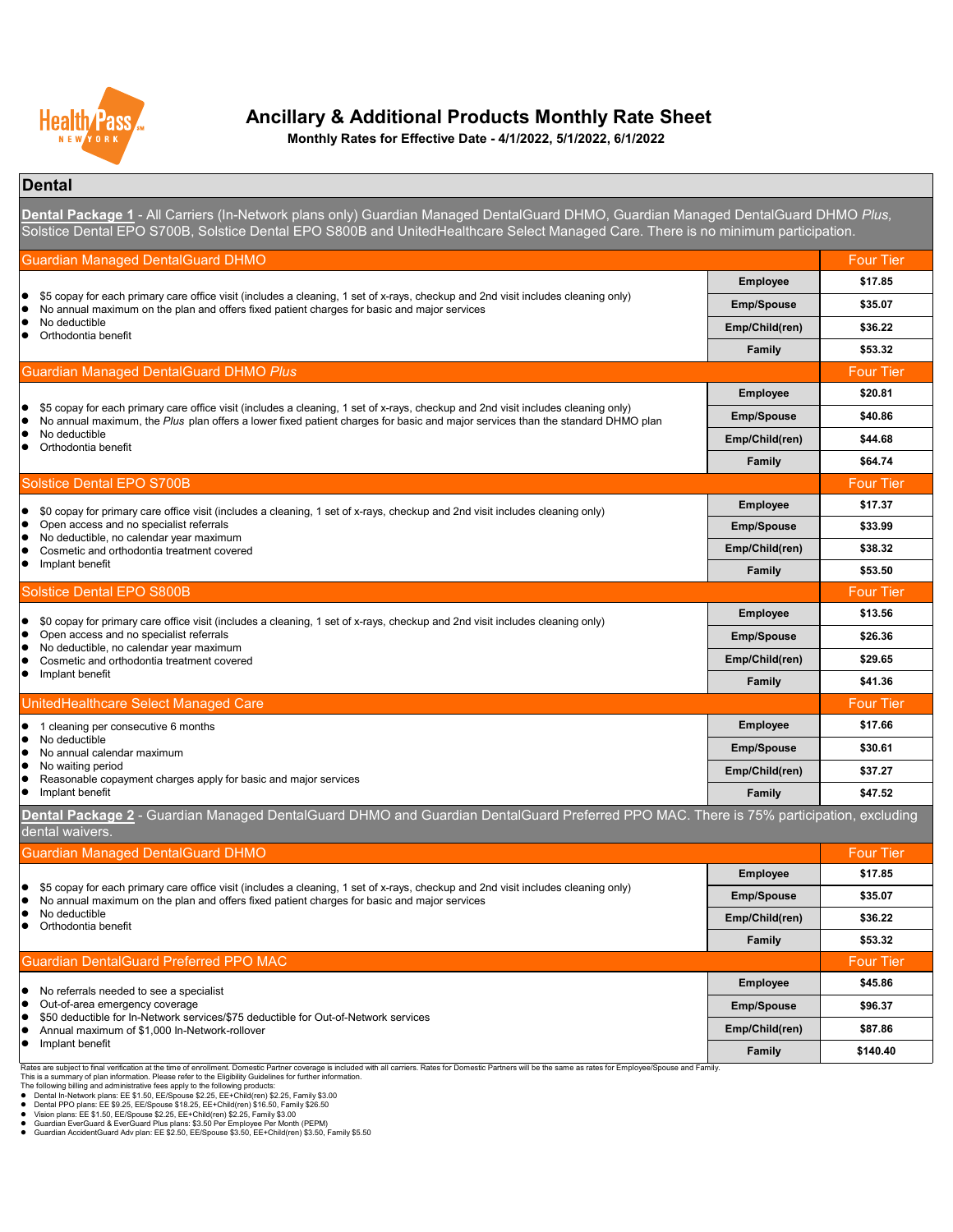#### **Dental continued…**

**Family \$106.03** Rates are subject to final verification at the time of enrollment. Domestic Partner coverage is included with all carriers. Rates for Domestic Partners will be the same as rates for Employee/Spouse and Family. This is a summary of plan information. Please refer to the Eligibility Guidelines for further information.  $\bullet$  Annual maximum of \$1,000

| <b>Guardian Managed DentalGuard DHMO Plus</b>                                                                                                                                                                                                                                       |                   | <b>Four Tier</b> |
|-------------------------------------------------------------------------------------------------------------------------------------------------------------------------------------------------------------------------------------------------------------------------------------|-------------------|------------------|
|                                                                                                                                                                                                                                                                                     | <b>Employee</b>   | \$20.81          |
| $\bullet$ \$5 copay for each primary care office visit (includes a cleaning, 1 set of x-rays, checkup and 2nd visit includes cleaning only)<br>No annual maximum, the Plus plan offers a lower fixed patient charges for basic and major services than the standard DMO plan        | <b>Emp/Spouse</b> | \$40.86          |
| No deductible<br>Orthodontia benefit                                                                                                                                                                                                                                                | Emp/Child(ren)    | \$44.68          |
|                                                                                                                                                                                                                                                                                     | <b>Family</b>     | \$64.74          |
| <b>Guardian DentalGuard Preferred PPO Plus MAC</b>                                                                                                                                                                                                                                  |                   | <b>Four Tier</b> |
| No referrals are needed to see a specialist<br>$\overline{\phantom{a}}$                                                                                                                                                                                                             | <b>Employee</b>   | \$52.45          |
| • Out-of-area emergency coverage<br>\$50 deductible for In-Network services/\$50 deductible for Out-of-Network services<br>Combined In-Network and Out-of-Network annual maximum of \$1,000 with an additional \$500 of benefit In-Network (In-Network rollover)<br>Implant benefit | <b>Emp/Spouse</b> | \$110.44         |
|                                                                                                                                                                                                                                                                                     | Emp/Child(ren)    | \$100.71         |
|                                                                                                                                                                                                                                                                                     | <b>Family</b>     | \$160.90         |

- 
- 



## **Ancillary & Additional Products Monthly Rate Sheet**

**Monthly Rates for Effective Date - 4/1/2022, 5/1/2022, 6/1/2022**

**Dental Package 3** - Guardian Managed DentalGuard DHMO *Plus* and Guardian DentalGuard Preferred PPO *Plus* MAC. There is 75% participation, excluding dental waivers.

- Dental In-Network plans: EE \$1.50, EE/Spouse \$2.25, EE+Child(ren) \$2.25, Family \$3.00
- Dental PPO plans: EE \$9.25, EE/Spouse \$18.25, EE+Child(ren) \$16.50, Family \$26.50
- Vision plans: EE \$1.50, EE/Spouse \$2.25, EE+Child(ren) \$2.25, Family \$3.00
- Guardian EverGuard & EverGuard Plus plans: \$3.50 Per Employee Per Month (PEPM)

The following billing and administrative fees apply to the following products:

| <b>Solstice Dental EPO S700B</b>                                                                                                                      |                   | <b>Four Tier</b> |
|-------------------------------------------------------------------------------------------------------------------------------------------------------|-------------------|------------------|
| \$0 copay for primary care office visit (includes a cleaning, 1 set of x-rays, checkup and 2nd visit includes cleaning only)                          | <b>Employee</b>   | \$17.37          |
| Open access and no specialist referrals                                                                                                               | <b>Emp/Spouse</b> | \$33.99          |
| No deductible, no calendar year maximum<br>$\bullet$<br>Cosmetic and orthodontia treatment covered                                                    | Emp/Child(ren)    | \$38.32          |
| Implant benefit                                                                                                                                       | Family            | \$53.50          |
| <b>Solstice Dental EPO S800B</b>                                                                                                                      |                   | <b>Four Tier</b> |
| \$0 copay for primary care office visit (includes a cleaning, 1 set of x-rays, checkup and 2nd visit includes cleaning only)                          | <b>Employee</b>   | \$13.56          |
| Open access and no specialist referrals                                                                                                               | <b>Emp/Spouse</b> | \$26.36          |
| No deductible, no calendar year maximum<br>Cosmetic and orthodontia treatment covered                                                                 | Emp/Child(ren)    | \$29.65          |
| Implant benefit                                                                                                                                       | Family            | \$41.36          |
| <b>Solstice Dental PPO</b>                                                                                                                            |                   | <b>Four Tier</b> |
| Includes 4 cleanings in any 12 consecutive months                                                                                                     | <b>Employee</b>   | \$58.90          |
| No referrals needed to see a specialist                                                                                                               | <b>Emp/Spouse</b> | \$105.14         |
| \$50 deductible for In-Network services/\$50 deductible for Out-of-Network services<br>Annual maximum of \$2,000<br>Implant benefit                   | Emp/Child(ren)    | \$124.07         |
|                                                                                                                                                       | <b>Family</b>     | \$163.04         |
| <b>Solstice Dental Value PPO MAC</b>                                                                                                                  |                   | <b>Four Tier</b> |
| Includes 2 cleanings in any 12 consecutive months                                                                                                     | <b>Employee</b>   | \$34.25          |
| No referrals needed to see a specialist                                                                                                               | <b>Emp/Spouse</b> | \$68.24          |
| Out-of-Network reimbursement is MAC (Maximum Allowable Charge)<br>\$50 deductible for In-Network services/\$50 deductible for Out-of-Network services | Emp/Child(ren)    | \$73.31          |

Guardian AccidentGuard Adv plan: EE \$2.50, EE/Spouse \$3.50, EE+Child(ren) \$3.50, Family \$5.50

**Dental Package 4** - Solstice Dental EPO S700B, Solstice Dental EPO S800B, Solstice Dental PPO and Solstice Dental Value PPO MAC. There is no minimum participation.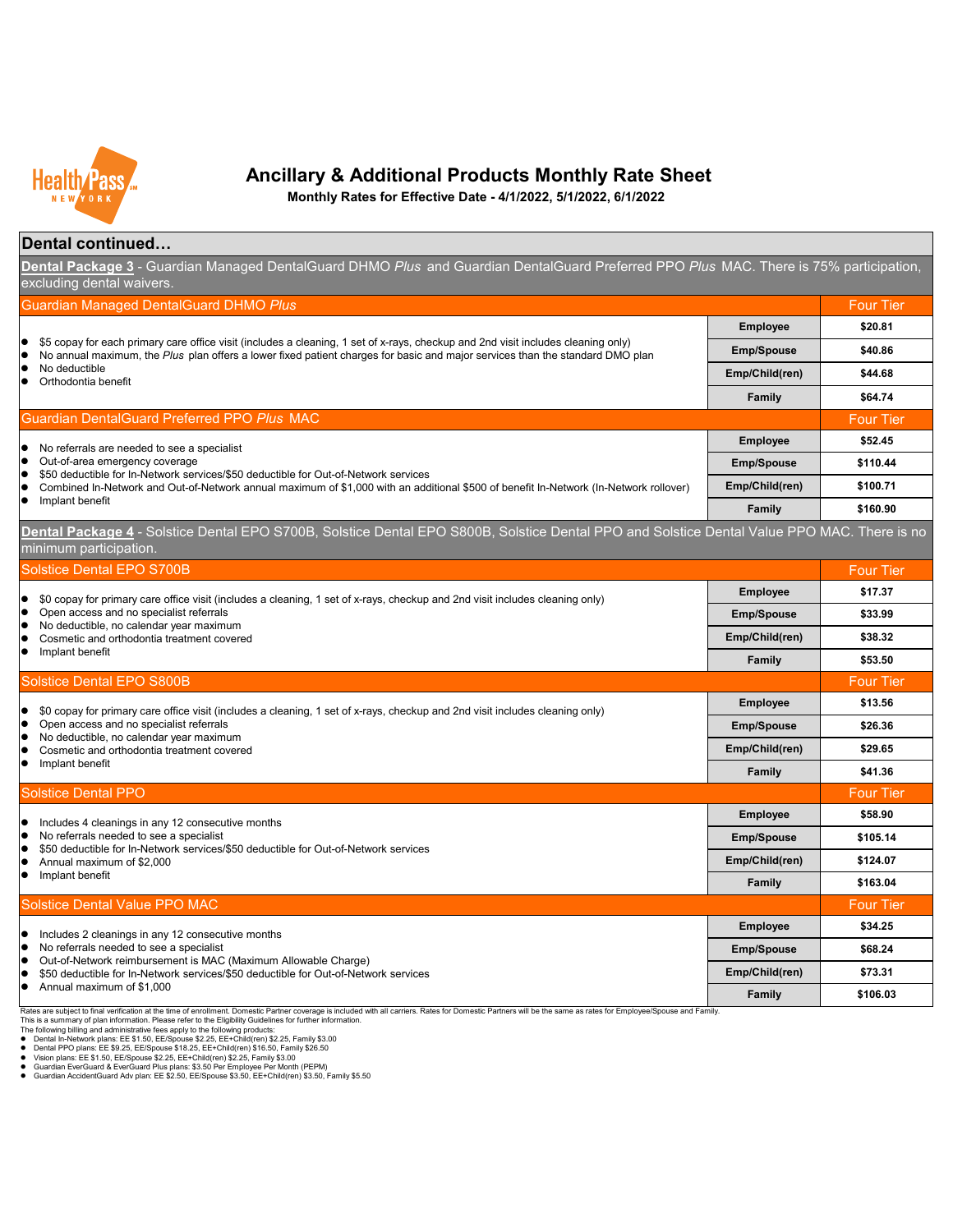#### **Dental continued…**

Guardian EverGuard & EverGuard Plus plans: \$3.50 Per Employee Per Month (PEPM)

● Guardian AccidentGuard Adv plan: EE \$2.50, EE/Spouse \$3.50, EE+Child(ren) \$3.50, Family \$5.50



## **Ancillary & Additional Products Monthly Rate Sheet**

**Monthly Rates for Effective Date - 4/1/2022, 5/1/2022, 6/1/2022**

| UnitedHealthcare INO 100/50/50                                                                                                                                                                                                                                                                                                                                                                                                                                                                                                                                                                                                                                                                |                   | <b>Four Tier</b> |
|-----------------------------------------------------------------------------------------------------------------------------------------------------------------------------------------------------------------------------------------------------------------------------------------------------------------------------------------------------------------------------------------------------------------------------------------------------------------------------------------------------------------------------------------------------------------------------------------------------------------------------------------------------------------------------------------------|-------------------|------------------|
| 2 cleanings per consecutive 12 months<br>No referrals to see a specialist                                                                                                                                                                                                                                                                                                                                                                                                                                                                                                                                                                                                                     | <b>Employee</b>   | \$26.49          |
| No waiting period<br>\$50 deductible /\$150 deductible family (calendar year)                                                                                                                                                                                                                                                                                                                                                                                                                                                                                                                                                                                                                 | <b>Emp/Spouse</b> | \$52.23          |
| \$1,000 annual maximum<br>Includes Out-of-Network emergency treatment, if necessary                                                                                                                                                                                                                                                                                                                                                                                                                                                                                                                                                                                                           | Emp/Child(ren)    | \$54.90          |
| Implant and orthodontic benefits<br>Consumer MaxMultiplier® rewards for dental care by adding dollars to next year's maximum                                                                                                                                                                                                                                                                                                                                                                                                                                                                                                                                                                  | <b>Family</b>     | \$84.32          |
| UnitedHealthcare High PPO MAC                                                                                                                                                                                                                                                                                                                                                                                                                                                                                                                                                                                                                                                                 |                   | <b>Four Tier</b> |
| No referrals to see a specialist                                                                                                                                                                                                                                                                                                                                                                                                                                                                                                                                                                                                                                                              | <b>Employee</b>   | \$53.23          |
| Preventive and diagnostic care like exams, cleanings and x-rays won't apply to the annual maximum<br>\$50 deductible /\$100 deductible family (calendar year)<br>\$2,000 both In and Out-of-Network annual maximum                                                                                                                                                                                                                                                                                                                                                                                                                                                                            | <b>Emp/Spouse</b> | \$106.21         |
| Out-of-Network reimbursement is MAC (Maximum Allowable Charge) which is based on participating provider contracted fees<br>Implant and orthodontic benefits                                                                                                                                                                                                                                                                                                                                                                                                                                                                                                                                   | Emp/Child(ren)    | \$104.84         |
| Consumer MaxMultiplier <sup>®</sup> rewards for dental care by adding dollars to next year's maximum                                                                                                                                                                                                                                                                                                                                                                                                                                                                                                                                                                                          | <b>Family</b>     | \$164.73         |
| Rates are subject to final verification at the time of enrollment. Domestic Partner coverage is included with all carriers. Rates for Domestic Partners will be the same as rates for Employee/Spouse and Family.<br>This is a summary of plan information. Please refer to the Eligibility Guidelines for further information.<br>The following billing and administrative fees apply to the following products:<br>● Dental In-Network plans: EE \$1.50, EE/Spouse \$2.25, EE+Child(ren) \$2.25, Family \$3.00<br>Dental PPO plans: EE \$9.25, EE/Spouse \$18.25, EE+Child(ren) \$16.50, Family \$26.50<br>• Vision plans: EE \$1.50, EE/Spouse \$2.25, EE+Child(ren) \$2.25, Family \$3.00 |                   |                  |

**Dental Package 6** - UnitedHealthcare INO 100/50/50 and UnitedHealthcare High PPO MAC. There is a two enrolled minimum participation.

**Dental Package 5** - UnitedHealthcare Select Managed Care, UnitedHealthcare Low PPO MAC and UnitedHealthcare High PPO MAC. There is a two enrolled minimum participation.

| UnitedHealthcare Select Managed Care                                                                                                                                                                             |                   | <b>Four Tier</b> |
|------------------------------------------------------------------------------------------------------------------------------------------------------------------------------------------------------------------|-------------------|------------------|
| cleaning per consecutive 6 months                                                                                                                                                                                | <b>Employee</b>   | \$17.66          |
| No deductible<br>No annual calendar maximum                                                                                                                                                                      | <b>Emp/Spouse</b> | \$30.61          |
| No waiting period<br>Reasonable copayment charges apply for basic and major services                                                                                                                             | Emp/Child(ren)    | \$37.27          |
| Implant benefit                                                                                                                                                                                                  | Family            | \$47.52          |
| UnitedHealthcare Low PPO MAC                                                                                                                                                                                     |                   | <b>Four Tier</b> |
| No referrals to see a specialist                                                                                                                                                                                 | <b>Employee</b>   | \$45.35          |
| \$50 deductible /\$75 deductible family (calendar year)<br>\$1,000 both In and Out-of-Network annual maximum                                                                                                     | <b>Emp/Spouse</b> | \$90.46          |
| Out-of-Network reimbursement is MAC (Maximum Allowable Charge) which is based on participating provider contracted fees<br>Implant and orthodontic benefits                                                      | Emp/Child(ren)    | \$91.13          |
| Consumer MaxMultiplier® rewards for dental care by adding dollars to next year's maximum                                                                                                                         | <b>Family</b>     | \$142.37         |
| UnitedHealthcare High PPO MAC                                                                                                                                                                                    |                   | <b>Four Tier</b> |
| No referrals to see a specialist                                                                                                                                                                                 | <b>Employee</b>   | \$53.23          |
| Preventive and diagnostic care like exams, cleanings and x-rays won't apply to the annual maximum<br>\$50 deductible /\$100 deductible family (calendar year)                                                    | <b>Emp/Spouse</b> | \$106.21         |
| \$2,000 both In and Out-of-Network annual maximum<br>Out-of-Network reimbursement is MAC (Maximum Allowable Charge) which is based on participating provider contracted fees<br>Implant and orthodontic benefits | Emp/Child(ren)    | \$104.84         |
| Consumer MaxMultiplier <sup>®</sup> rewards for dental care by adding dollars to next year's maximum                                                                                                             | Family            | \$164.73         |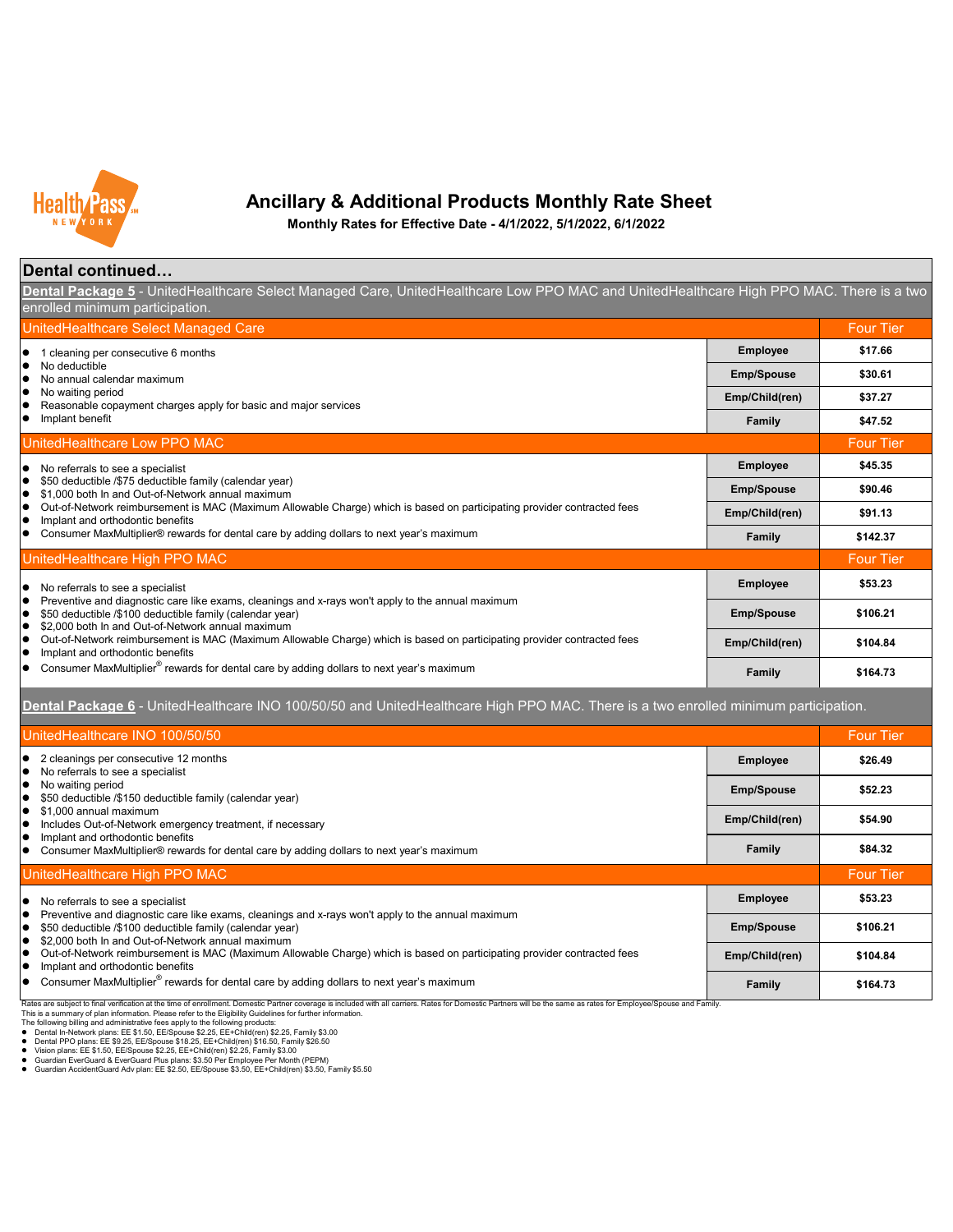#### **Vision**

This is a summary of plan information. Please refer to the Eligibility Guidelines for further information.

The following billing and administrative fees apply to the following products:

- Dental In-Network plans: EE \$1.50, EE/Spouse \$2.25, EE+Child(ren) \$2.25, Family \$3.00
- Dental PPO plans: EE \$9.25, EE/Spouse \$18.25, EE+Child(ren) \$16.50, Family \$26.50
- Vision plans: EE \$1.50, EE/Spouse \$2.25, EE+Child(ren) \$2.25, Family \$3.00
- Guardian EverGuard & EverGuard Plus plans: \$3.50 Per Employee Per Month (PEPM)

● Guardian AccidentGuard Adv plan: EE \$2.50, EE/Spouse \$3.50, EE+Child(ren) \$3.50, Family \$5.50

| <b>UnitedHealthcare Vision PPO</b>                                                                                                                                                |                   | <b>Four Tier</b> |
|-----------------------------------------------------------------------------------------------------------------------------------------------------------------------------------|-------------------|------------------|
|                                                                                                                                                                                   | <b>Employee</b>   | \$6.69           |
| $\bullet$ \$10 copay for an exam every 12 months<br>\$25 copay for materials every 12 months<br>$\bullet$<br>Spectra Eyecare Networks; Out-of-Network access as well<br>$\bullet$ | <b>Emp/Spouse</b> | \$12.09          |
|                                                                                                                                                                                   | Emp/Child(ren)    | \$13.79          |
|                                                                                                                                                                                   | <b>Family</b>     | \$19.23          |

Rates are subject to final verification at the time of enrollment. Domestic Partner coverage is included with all carriers. Rates for Domestic Partners will be the same as rates for Employee/Spouse and Family.

| <b>Solstice Vision PPO</b>                                                                                                                                               |                   | <b>Four Tier</b> |
|--------------------------------------------------------------------------------------------------------------------------------------------------------------------------|-------------------|------------------|
|                                                                                                                                                                          | <b>Employee</b>   | \$7.72           |
| \$10 copay for an exam every 12 months<br>10<br>\$25 copay for lenses & contact lenses every 12 months<br>  ●                                                            | <b>Emp/Spouse</b> | \$13.14          |
| \$25 copay for frames every 24 months<br>  ●                                                                                                                             | Emp/Child(ren)    | \$15.75          |
| Davis Vision In-Network; Out-of-Network access as well<br>I O                                                                                                            | <b>Family</b>     | \$20.11          |
| UnitedHealthcare Vision PPO                                                                                                                                              |                   | <b>Four Tier</b> |
|                                                                                                                                                                          | <b>Employee</b>   | \$6.69           |
| \$10 copay for an exam every 12 months<br>$\bullet$<br>\$25 copay for materials every 12 months                                                                          | <b>Emp/Spouse</b> | \$12.09          |
| $\blacksquare$<br>Spectra Eyecare Networks; Out-of-Network access as well                                                                                                | Emp/Child(ren)    | \$13.79          |
|                                                                                                                                                                          | Family            | \$19.23          |
| Vision Package 3 - Guardian VisionGuard 20% participation, excluding vision waivers                                                                                      |                   |                  |
| Guardian VisionGuard                                                                                                                                                     |                   | <b>Four Tier</b> |
|                                                                                                                                                                          | <b>Employee</b>   | \$6.93           |
| \$10 copay for an exam every 12 months<br>  ●<br>\$25 copay for materials every 24 months<br>$\blacksquare$<br>Davis Vision In-Network and Out-of-Network access as well | <b>Emp/Spouse</b> | \$11.37          |
|                                                                                                                                                                          | Emp/Child(ren)    | \$11.55          |
|                                                                                                                                                                          | <b>Family</b>     | \$17.73          |
| Vision Package 4 – Solstice Vision PPO no minimum participation                                                                                                          |                   |                  |
| <b>Solstice Vision PPO</b>                                                                                                                                               |                   | <b>Four Tier</b> |
|                                                                                                                                                                          | <b>Employee</b>   | \$7.72           |
| \$10 copay for an exam every 12 months<br>$\bullet$<br>\$25 copay for lenses & contact lenses every 12 months<br>  ●                                                     | <b>Emp/Spouse</b> | \$13.14          |
| \$25 copay for frames every 24 months<br>$\bullet$                                                                                                                       | Emp/Child(ren)    | \$15.75          |
| Davis Vision In-Network; Out-of-Network access as well                                                                                                                   | <b>Family</b>     | \$20.11          |



## **Ancillary & Additional Products Monthly Rate Sheet**

| Guardian VisionGuard                                                                                                                                                    |                   | <b>Four Tier</b> |
|-------------------------------------------------------------------------------------------------------------------------------------------------------------------------|-------------------|------------------|
|                                                                                                                                                                         | <b>Employee</b>   | \$6.93           |
| \$10 copay for an exam every 12 months<br>$\bullet$                                                                                                                     | <b>Emp/Spouse</b> | \$11.37          |
| \$25 copay for materials every 24 months<br>$\bullet$<br>Davis Vision In-Network and Out-of-Network access as well                                                      | Emp/Child(ren)    | \$11.55          |
|                                                                                                                                                                         | <b>Family</b>     | \$17.73          |
| <b>Solstice Vision PPO</b>                                                                                                                                              |                   | <b>Four Tier</b> |
| \$10 copay for an exam every 12 months                                                                                                                                  | <b>Employee</b>   | \$7.72           |
| \$25 copay for lenses & contact lenses every 12 months<br>$\bullet$                                                                                                     | <b>Emp/Spouse</b> | \$13.14          |
| \$25 copay for frames every 24 months<br>$\bullet$                                                                                                                      | Emp/Child(ren)    | \$15.75          |
| Davis Vision In-Network; Out-of-Network access as well<br>$\bullet$                                                                                                     | <b>Family</b>     | \$20.11          |
| UnitedHealthcare Vision PPO                                                                                                                                             |                   | <b>Four Tier</b> |
|                                                                                                                                                                         | <b>Employee</b>   | \$6.69           |
| \$10 copay for an exam every 12 months<br>$\bullet$<br>\$25 copay for materials every 12 months<br>$\bullet$<br>Spectra Eyecare Networks; Out-of-Network access as well | <b>Emp/Spouse</b> | \$12.09          |
|                                                                                                                                                                         | Emp/Child(ren)    | \$13.79          |
|                                                                                                                                                                         | <b>Family</b>     | \$19.23          |

**Vision Package 5** - UnitedHealthcare Vision PPO no minimum participation

| <u>TIVIVII I WYNWYW Y CHRYCHTOGRIOGIU TUOTI I Y HOTHIIIIOIII MONODONOII</u> |  |
|-----------------------------------------------------------------------------|--|
|                                                                             |  |

#### **Vision Package 2** – Solstice Vision PPO and UnitedHealthcare Vision PPO. There is no minimum participation.

**Monthly Rates for Effective Date - 4/1/2022, 5/1/2022, 6/1/2022**

**Vision Package 1** – Guardian VisionGuard, Solstice Vision PPO and UnitedHealthcare Vision PPO. There is a 20% participation with Guardian VisionGuard, excluding vision waivers.